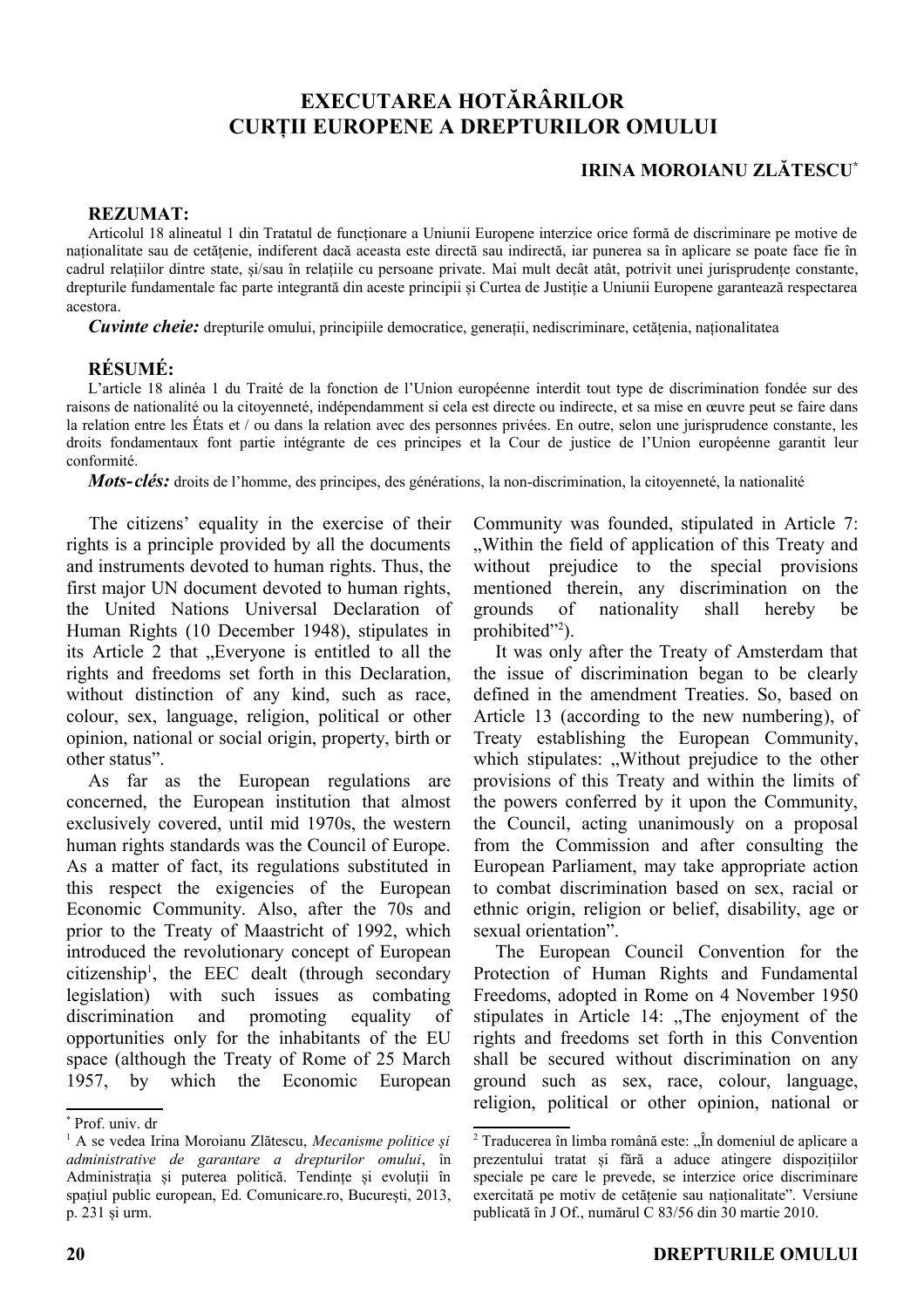social origin, association with a national minority, property, birth or other status", a wording taken up and updated by the Treaty of Amsterdam.

Such concepts as discrimination and combating discrimination are stipulated in our national legislation, especially the Constitution<sup>[3](#page-1-0)</sup> and the laws and ordinances that have been subsequently adopted. According to the Constitution, the international and the regional treaties on human rights signed by our country are part of the domestic legal order and the issue of combating discrimination and promotion of the principle of equal opportunities are no exceptions.

The creators of the international modern law on human rights, the great thinkers of the UN Charter and of the Universal Declaration of Human Rights<sup>[4](#page-1-1)</sup>, assumed the more than bold goal to remove the main forms of discrimination, in about 100 years.<sup>[5](#page-1-2)</sup> This objective is of utmost importance since the entire history of mankind, from the appearance of the first human settlements down to the modern and contemporary times, manifestations of discrimination have abounded.

We believe that the provisions of the Universal Declaration of Human Rights in this field (Article 2 . Everyone is entitled to all the rights and freedoms set forth in this Declaration, without distinction of any kind, such as race, colour, sex, language, religion, political or other opinion, national or social origin, property, birth or other status") has been enriched "on the fly" with new dimensions leading the way to many  $\cdot$  generations"<sup>[6](#page-1-3)</sup> of regulations on combating discrimination. This fundamental document

In terms of the European system of human rights, there also are other key documents, which complement and develop both old and new generations of rights regarding discrimination, such as: the European Convention on Human Rights<sup>[8](#page-1-5)</sup> of the Council of Europe<sup>[9](#page-1-6)</sup> which provides in its Article 14: "the exertion of rights and freedoms recognized by the present Convention must be ensured irrespective especially of sex, race, color, language, religion, political opinions or any other opinions, irrespective of national or social origins, belonging to a national minority, fortune, birth or any other status"  $10$ .

The Charter of Fundamental Rights of the European  $Union<sup>11</sup>$  $Union<sup>11</sup>$  $Union<sup>11</sup>$  stipulates under Title III . Equality" (Article 21) that the European Union is fighting against "Any discrimination based on any ground such as sex, race, colour, ethnic or social origin, genetic features, language, religion or belief, political or any other opinion, membership of a national minority, property, birth, disability, age or sexual orientation shall be prohibited".

It is worth mentioning that the Treaty on the Functioning of the European Union (TFEU) stipulates in Article 18 Para 1 (former Article 12 of TEC) as an elementary principle of EU law, the general prohibition of discrimination on grounds of nationality<sup>[12](#page-1-9)</sup>. This provision is embodied in various other provisions of the same Treaty.

The text and the conditions of the implementation of Article 18 of TFEU have an impact on the national law. It should be stressed that this article is applied only in cases of unequal treatment. This should not be mistaken for a mere

<span id="page-1-0"></span><sup>3</sup> See Irina Moroianu Zlătescu, *Constitutional Law. Romania,* Ed. Kluwer, London, 2013, p. 3 et seq.

<span id="page-1-1"></span><sup>4</sup> John P. Humprey, Emile Giraud, Eleonor Roosevelt, Sir Hersch Lauterpacht, Charles Malik, René Cassin – also see the documents presented at the International Colloquium organized by IRDO on 28.11.2003 under the theme: *The Artisans of Modern Thinking on Human Rights (Artizanii gândirii moderne a drepturilor omului),* IRDO Review No.. 4/2003.

<span id="page-1-2"></span><sup>&</sup>lt;sup>5</sup> A conclusion drawn from the analysis of the summits sessions of the UN on the Universal Declaration of Human Rights and the Millennium Declaration.. See Irina Moroianu Zlătescu, Mihaela Muraru Mândrea, *Equality, Nondiscrimination and Good Governance (Egalitate. Nediscriminare Buna guvernare*, Ed. IRDO, București, 2008, p. 32.)

<span id="page-1-3"></span><sup>6</sup> See Vasak, rédacteur général, *Les dimensions internationales des droits de l'homme*, UNESCO, Paris, 1978, p. VII et seq.

<span id="page-1-4"></span><sup>7</sup> See Irina Moroianu Zlătescu, *Protection against racism and discrimination*, Ed. IRDO, București, 2011, p. 25 et seq.

<span id="page-1-5"></span><sup>8</sup> Known under the name of the Convention for the protection of human rights and of fundamental freedoms adopted on 4 November 1950.

<span id="page-1-6"></span><sup>9</sup> Artisans: Winston Churchill, Pierre-Henri Teitgen, Edouard Heririot, etc. See *The Artisans of Modern Thinking on Human Rights (Artizanii gândirii moderne a drepturile omului*), "Drepturile Omului", nr. 4/2000.

<span id="page-1-7"></span><sup>10</sup> See Irina Moroianu Zlătescu, Victor Dan Zlătescu*, Human Rights in Action (Drepturile Omului în acțiune)*, Ed. IRDO, București, 1994, p. 75. et seq.

<span id="page-1-8"></span><sup>&</sup>lt;sup>11</sup> Launched at the European Council in Nisa 2000 it became an official document of the European Union on the occasion of the signing of the Lisbon Treaty of 13 December 2007.

<span id="page-1-9"></span> $12$  The Romanian translation refers to  $\alpha$ , discriminare exercitată pe motiv de cetățenie sau naționalitate".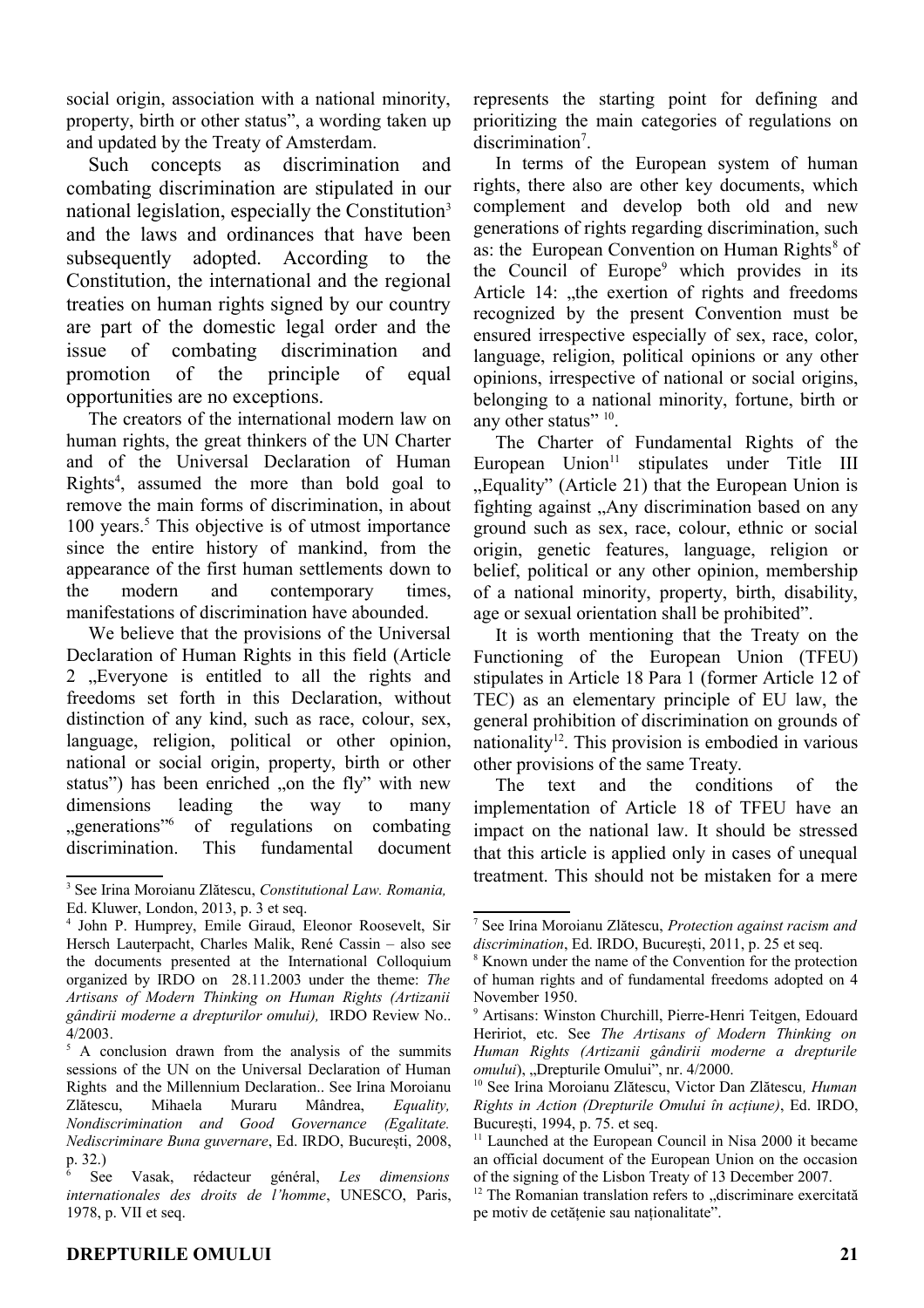inconsistency of two national regulations. One should also bear in mind that Article 18 Para 1 only applies if it does not violate the special dispositions.

A number of other provisions have taken over and embodied the nondiscrimination principle based on citizenship or nationality. Obviously, in cases when the special provisions take into account the objectives of Article 18 Para 1 of the Treaty, this article is no longer applied. However, the exact importance of this limitation is not very clear and the case law is not always constant.

According to the meaning we attach to the term, "special provisions" can be any other legal provisions that take into account the criteria of nationality and which contain the prohibition of discrimination, and we are hereby especially referring to the fundamental freedoms. In so far as a special provision is applied, one cannot resort to Article 18 Para 1 of TFEU.

It is also noteworthy that this Article forbids any discrimination on reasons of nationality and citizenship irrespective whether this is direct or indirect. The interdiction cannot be invoked unless it pertains to "the field of the implementation of Treaties"<sup>[13](#page-2-0)</sup>.

A link with the EU Treaty's situation is required, especially if we consider that the manner of determining the scope of the Treaties is controversial considering that the problem is addressed by the Court of Justice of the European Union (CJEU) from case to case, based on the development of practice.

Of course, according to settled case-law, the fundamental rights form an integral part of the principles of law, the compliance of which is ensured by the Court of Justice of the European Union. The Court draws inspiration from the constitutional traditions common to the Member States and from the guidelines supplied by the international instruments for the protection of human rights to which the Member States have collaborated or joined.

Although at first the Court of Justice of the European Union refused to examine, for example,

the validity of EU acts on the fundamental rights protected by the Constitution of the Federal Republic of Germany, as it was required by the petitioners (in 1959 and 1960), it had to change, over time, the modality of addressing issues of fundamental rights on the grounds that reference to such rights protected by a national constitution would present a danger of disruption to the Community legal order still in the process of shaping. $14$ 

Time has shown that the development of a system of fundamental rights protection in Europe is an integrating factor and an element of legitimacy of new institutions and agencies. It is the reason why the Court decided at some point that "fundamental rights form an integral part of the general principles of law which the Court shall ensure compliance" and that , the protection of these rights is fully inspired from the constitutional traditions common to the Member shall be provided within the structure and objectives of the Community".

Thus, by the praetorian way the gap in the Treaties was remedied. At the same time, new perspectives arose for a considerable development in the activity of both European institutions and Member states, and even in the jurisprudence of the Court.

As time passed, the Court of Justice of the EU has progressively developed its case law thus issuing a European catalog of principles and fundamental rights, which, although not exhaustive, includes a number of rights such as the principle of equality in its different aspects, freedom of movement of workers and employees, the independent, religious freedom, freedom of expression and information, protection of privacy, inviolability of private homes, the respect of the right to defense during repressive procedures, no retroactivity of criminal laws, the right to legal appeal, the right to ownership and economic initiative, freedom of association and trade union rights.

One such principle is that of equality that finds multiple expressions in the European law, whether it relates to the prohibition of discrimination on grounds of nationality, sex, pay, between producers

<span id="page-2-0"></span><sup>&</sup>lt;sup>13</sup> See Astrid Epiney, Robert Mosters, Sarah Progin-Theuerkauf, *Droit européen II. Les libertés fondamentales de l'Union européenne*, Stampfli Éditions SA, Berne, 2010, p. 7 et seq; A se vedea Irina Moroianu Zlătescu*, Drept European*, Ed. Pro Universitaria, București, 2012, p. 11 et seq.

<span id="page-2-1"></span><sup>14</sup> See Irina Moroianu Zlătescu, *Human Rights – a System in Evolution (Drepturile Omului – Un sistem în evoluție*), Ed. IRDO, București, 2008, p. 120.